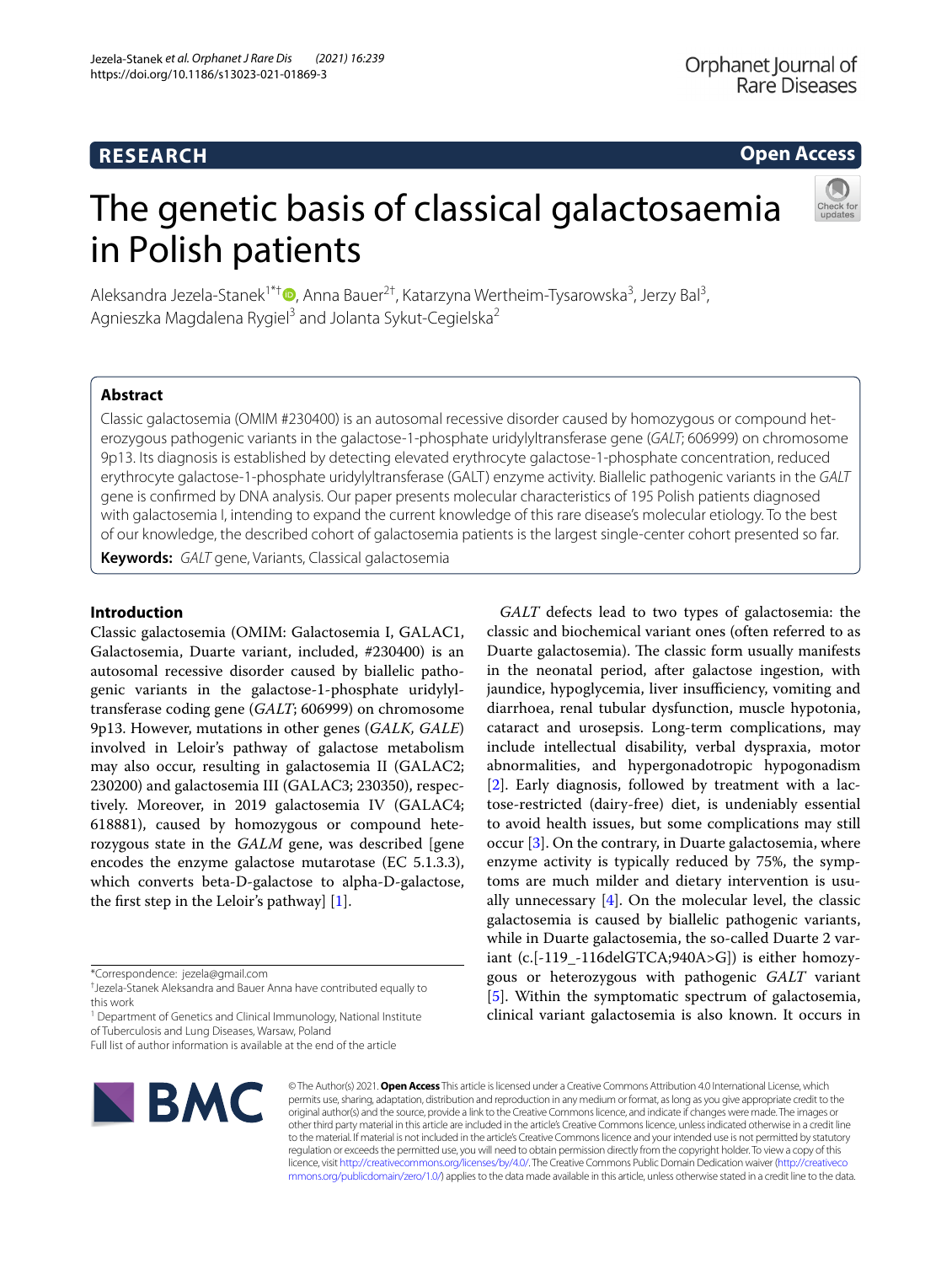African Americans, and native Africans in South Africa thus is not covered within our article [Berry 2000].

The prevalence of classic galactosemia depends on ancestry. This disease is more common among individuals of European ancestry than in the Asia population. Its prevalence in the UK ranges from 1:23,500 to 1:44,000, while it difers from 1:50,000 in the US to 1:400,000 in Taiwan and 1:700,000 in Japan [[6,](#page-6-5) [7](#page-6-6)]. In Poland, the prevalence of "classical galactosemia" is estimated at 1:35,000 [[8,](#page-6-7) [9](#page-6-8)].

In many countries, due to treatment options, hereditary galactosemia is a part of the Newborn Screening (NBS) programs [\[10](#page-6-9)]. However, GALAC1 is not included in Poland's newborn NBS program; therefore, most of the patients are diagnosed due to severe life-threatening symptoms, followed by an enzymatic test and molecular studies and/or positive family history. Only in the West Pomeranian region of the country, NBS for GALAC1 has been performed within a cross-border cooperation program.

The study aimed to summarize the results of genotyping of a Polish cohort of patients from a single centre— Institute of Mother and Child (who serves as an unofficial national reference centre for the patients with galactosemia), to get further insight into molecular defects in the *GALT* gene and to present the phenotypic variability on the examples of two families with novel *GALT* variants.

## **Patients and methods**

## **General characteristics of reported patients**

One hundred ninety-fve patients from 175 families (hence 175 probands and 20 siblings) born between 1972 and 2020 were included in the study based on clinical/ biochemical galactosemia suspicion and/or positive family history. As many as 190/195 (97%) patients from this group are treated in a single reference centre (Department of Inborn Errors of Metabolism and Paediatrics, Institute of Mother and Child in Warsaw).

In the neonatal period, the probands often presented cachexia, hyperbilirubinemia, coagulation disorders, tubulopathy, generalized oedema or cataract. Sepsis, urinary tract infections, or meningitis also occurred in many cases. The younger siblings were tested on day 1 of their lives and received a lactose-free formula from the frst feeding. As a result, if confrmed, they were diagnosed in the asymptomatic period. Besides, one patient born in Ireland was diagnosed with NBS there; in four families, the proband was the younger child, and the diagnosis of older siblings was made with a delay.

Despite dietary treatment, many patients develop long-term complications. We often observed cognitive problems, intellectual disability, defects in speech and language development. Some patients complain of hand tremors. Primary ovarian failure is seen in many women with galactosemia. A signifcant problem in these patients is infertility, although five women from our group gave birth to healthy ofspring. Diminished bone mineral density is not common thanks to the supplementation of calcium and vitamin D3.

# **History of individuals in whom novel** *GALT* **variants have been identifed**

## *Family A*

The first child with atypical classic galactosemia was diagnosed at the age of 5 months. Currently, a 5-year-old girl is the frst child of unrelated, healthy parents. She was born after the uncomplicated pregnancy and delivery. She was breastfed, but due to her weight loss of up to 10% on the third day of life, urine analysis was ordered and revealed slight transient proteinuria from 1 month  $(0.4-1.85 \text{ g/l}; \text{normal values} < 0.12 \text{ g/l}).$  Urinary tract infection was excluded, and then her weight gain was adequate. The ultrasound examination of the abdominal organs demonstrated no abnormalities. Initially, the liver enzymes were in the normal range, but at 2 months of age, slight hypertransaminemia was observed (ALT 105 U/L, AST 165 U/L; normal values 7–40, 20–72, respectively). No coagulopathy was found. Two months later, her parents noticed nystagmus. An ophthalmological examination showed bilateral cataracts.

Further investigations revealed a signifcantly reduced GALT activity (5%; 0.12 mmol UDPgal/h/RBC; normal values 1.81–2.57) which confrmed the diagnosis of classic galactosemia. A lactose-free diet was introduced at the age of 5 months, and then proteinuria and hypertransaminasemia resolved. The girl underwent cataract surgery and intraocular lens implantation.

The proband's younger sister had an enzyme analysis on the frst day of her life. A signifcant decrease in GALT activity was found (1%; 0.02 mmol UDPgal/h/RBC; normal values  $1.46-2.21$ ). The child was fed a lactose-free formula from the beginning and showed no clinical symptoms.

The girls are currently 5 and 3 years old. Their intellectual and speech development is as expected. Due to their still young age, the occurrence of long-term galactosemia complications cannot be assessed yet.

## *Family B*

A boy was born at 40 weeks of gestation after an uneventful delivery. After birth, when breastfed, he developed severe jaundice from the second day of life (with a total bilirubin of 23.4 mg/dl), cholestasis, hypertransaminasemia and coagulation disorders. Moreover, urinary tract infection and *E. coli* sepsis were found. On day 5 of life, enzymatic research revealed undetectable GALT activity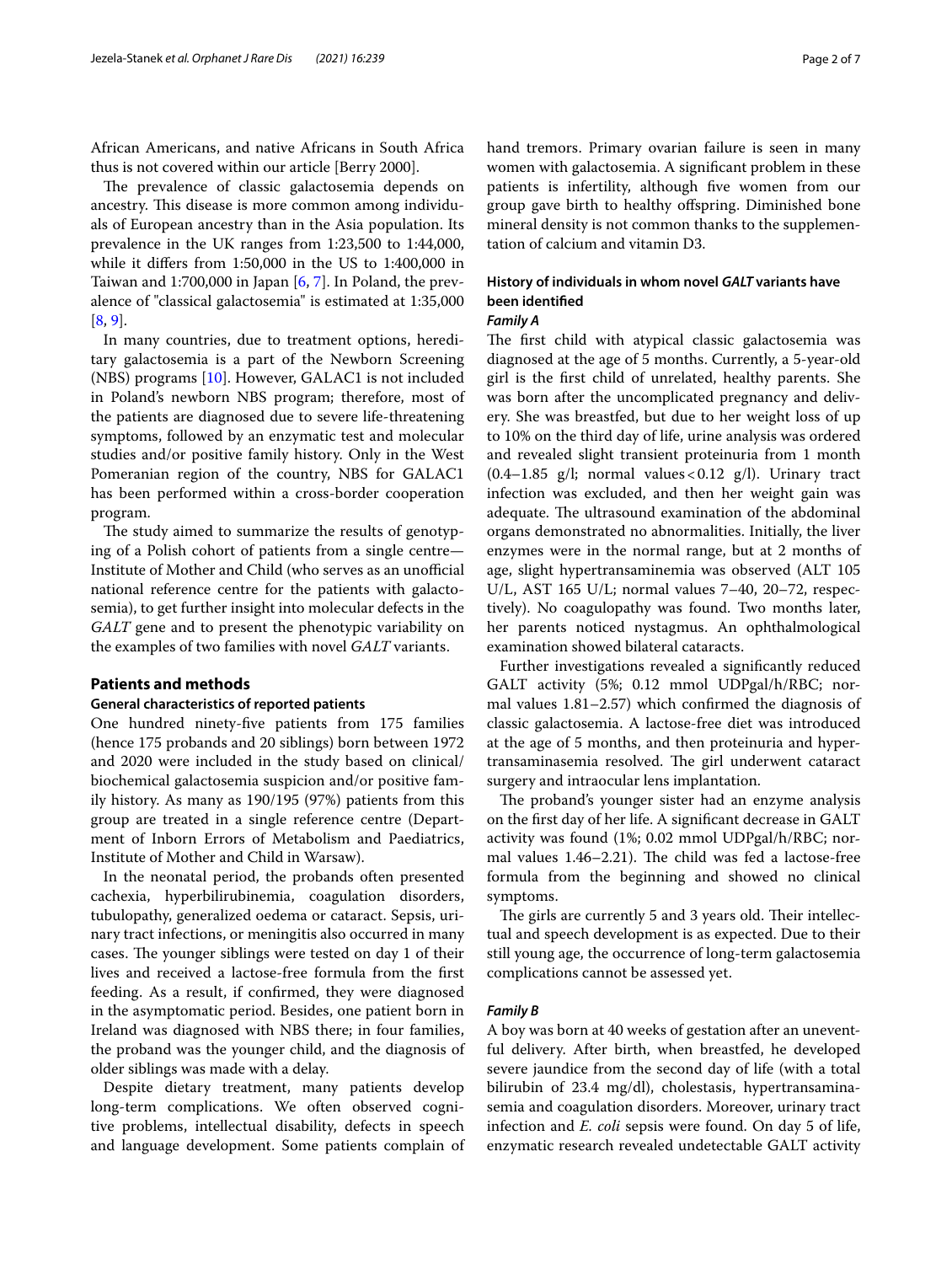confirming a diagnosis of galactosemia. The diet was changed to lactose-free, with gradual clinical improvement and symptom relief.

Despite a properly followed diet, the boy had longterm galactosemia complications such as delayed speech development, impaired sensory integration, learning diffculties, and disharmonious intellectual development.

The boy had severe symptoms in newborn age and then long-term complications of galactosemia, and his enzyme activity was undetectable.

## **Molecular methods**

DNA was isolated from peripheral blood leukocytes. The molecular test was perform using Sanger sequencing. The analysis procedure involved a two-step approach frst, analysis of exons 6–9, and, if the genotype was determined, the remaining ones in the second step. The PCR and sequencing primers were self-designed (Additional fle [1:](#page-5-0) Table 1). Fluorograms were analyzed using Mutation Surveyor Software (Softgenetics) and evaluate using HGMD (Human Gene Mutation Database, [http://](http://www.hgmd.cf.ac.uk) [www.hgmd.cf.ac.uk\)](http://www.hgmd.cf.ac.uk), *GALT* database [\[11](#page-6-10)], and ACMG (American College of Medical Genetics and Genomics) classifcation [\[12](#page-6-11)] using tools available at the VARSOME website (<https://varsome.com>). The sequence NM\_000155.4 was used as a reference.

## **Results**

## **Molecular characteristics of diagnosed individuals** *Novel variants*

The p.Pro87Leu is not registered in any database, while the p.Glu352Gln has only been reported once in GnomAD (per 251,424 tested alleles) and is not present in any clinical resource. Both variants are assigned as likely pathogenic using ACMG criteria, and bioinformatic evaluation on the VARSOME platform showed that, in both cases, 19 out of 21 pathogenicity ranging algorithms classifies them as damaging. The p.Pro87Leu was detected in *trans* with a known pathogenic variants p.Tyr209Ser in patients from Family A, while p.Glu352Gln was *in trans* with p.Gln188Arg in patients from Family B.

## *Characteristics of the studied cohort*

Among 175 probands, the full genotype was determined in 173 cases (99%). In 2 remaining patients with a mutation in one allele of *GALT*, only checking exons 6–9 was performed. In total, we identifed 29 diferent mutations in the *GALT* gene on 348 of 350 alleles, including two novel variants: p.Pro87Leu and p.Glu352Gln (Tables [1](#page-3-0), [2\)](#page-4-0).

## **Discussion**

Among the commonest *GALT* variants described in HGMD, c.563A>G (p.Gln188Arg) and c.855G>T (p.Lys285Asn) are the most abundant in our Polish group, identifed with the frequency of 49.4% and 32.2%, respectively. Other recurrent variants like c.329-2A>C (3.2%), c.997C>T (p.Arg333Trp; 1.7%), and c.626A>C (p.Tyr209Ser; 1.7%) are far less frequent, while the majority of remaining variants are rare and were detected in less than 1.5% of the alleles. In terms of p.Gln188Arg and p.Lys285Asn, the observed frequencies are similar to those published by our group in 2001  $[13]$  $[13]$  $[13]$ , where those mutations were identifed in 54% and 28% of mutated alleles, respectively. According to other research, the p.Gln188Arg was reported in approximately 70% of the alleles afected with GALT defciency from the population of northern Europe [\[14\]](#page-6-13), which is much higher than in our cohort. Simultaneously, the p.Lys285Asn was more prevalent in central European countries, suggesting its Slavic origin [\[14](#page-6-13)]. Indeed, according to international multicenter data gathered from December 2014 to July 2018 among 404 genotyped patients, 233/404 (57.7%) were homozygous for p.Gln188Arg, 7/404 (1.7%) were homozygous for p.Lys285Asn, and 29/404 (7.2%) were heterozygous p.Gln188Arg/p.Lys285Asn [\[15](#page-6-14)]. On the contrary, in our group, 53/175 (30.3%) and 26/175 (14.8%) probands were homozygotes for p.Gln188Arg and p.Lys285Asn, respectively. The  $39/175$  (22.3%) were identifed as harboring p.Gln188Arg *in trans* with p.Lys285Asn. The limitation of our study is that the DNA of the parents was not accessible, therefore, we cannot rule out that certain homozygous cases were in fact heterozygous for identifed mutation and 5-kb deletion (precisely: NM\_000155.2(*GALT*):c.[−1039\_753del ;820+50\_\*789delinsGAATAGACCCCA]) spanning whole *GALT* gene. This deletion was first characterized by Cofee et al. Genet Med. 2006 Oct;8(10):635–40 in patients of Ashkenazi Jewish ancestry. The is no precise data on the frequency of this deletion in Europe. In multicenter data analysis of Rubio-Gozalbo et al. the deletion was reported as homozygous in 3/509 patients and in heterozygous state in 5/509 patients [\[15](#page-6-14)], while in the Mexican group the deletion was present in 3/27 patients [PMID: 23430845].

Regarding the rare variants, accounting for over 18% of *GALT* alleles in our study, we noticed that 20 out of 29 detected variants were identifed in one or two cases, including two novels: p.Pro87Leu and p.Glu352Gln. This observation shows that the heterogeneity of these variants in Polish patients is much more signifcant than expected.

Although most classical cases manifest clinical symptoms soon after birth, in the proband from Family A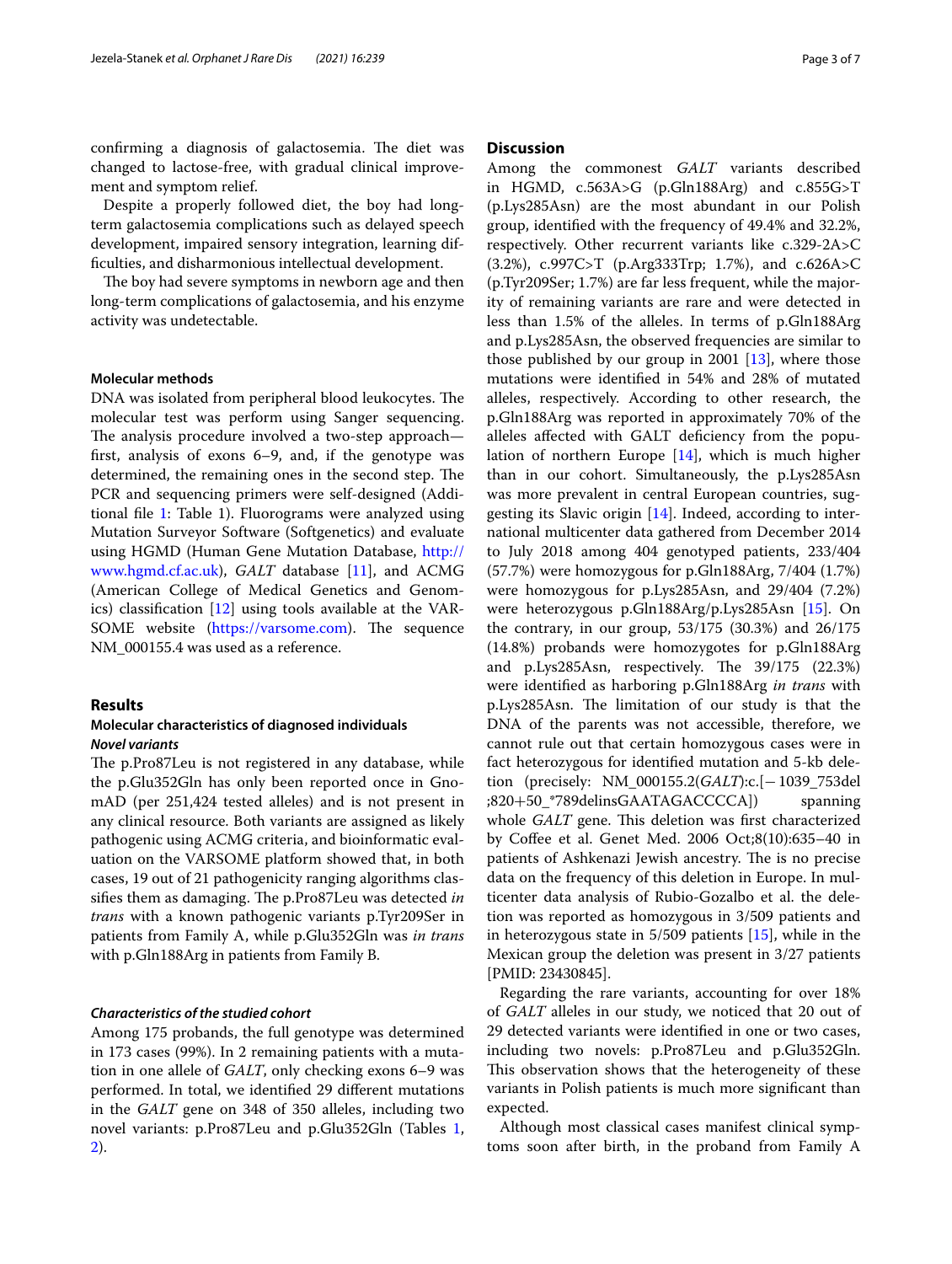| <b>Mutation</b>             | <b>Alleles</b>       |                | <b>HGMD</b>   |                   |  |
|-----------------------------|----------------------|----------------|---------------|-------------------|--|
| <b>Coding sequence</b>      | <b>Protein level</b> | No             | Frequency (%) |                   |  |
| c.563A > G                  | p.Gln188Arg          | 172            | 49.4          | CM910169          |  |
| c.855G > T                  | p.Lys285Asn          | 112            | 32.2          | CM920296          |  |
| $c.329-2A > C$              | <b>NA</b>            | 11             | 3.2           | CS951420          |  |
| c.997C>T                    | p.Arg333Trp          | 6              | 1.7           | CM910170          |  |
| c.626A > C                  | p.Tyr209Ser          | 6              | 1.7           | CM990655          |  |
| $c.958G$ >A                 | p.Ala320Thr          | 4              | 1.1           | CM950557          |  |
| c.152G > T                  | p.Arg51Leu           | 4              | 1.1           | CM990628          |  |
| c.425T>A                    | p.Met142Lys          | 4              | 1.1           | CM910168          |  |
| c.-119_-116delGTCA;c.940A>G | NA;p.Asn314Asp       | 3              | 0.9           | CD991729+CM940804 |  |
| c.812A>G                    | p.Glu271Gly          | 2              | 0.6           | CM074209          |  |
| c.1014C > G                 | p.Gly338Gly          | 2              | 0.6           | CS129678          |  |
| c.584T>C                    | p.Leu195Pro          | $\overline{2}$ | 0.6           | CM920295          |  |
| c.1138T>C                   | p.Ter380Arg          | 2              | 0.6           | CM990679          |  |
| c.499T>C                    | p.Trp167Arg          | 2              | 0.6           | CM990646          |  |
| c.626A>G                    | p.Tyr209Cys          | 2              | 0.6           | CM990656          |  |
| $c.507+2T>C$                | unknown              | 1              | 0.3           | CS991403          |  |
| $c.83 - 11 > G$             | unknown              | 1              | 0.3           | CS129673          |  |
| c.611G > C                  | p.Arg204Pro          | 1              | 0.3           | CM990653          |  |
| c.982C>T                    | p.Arg328Cys          | 1              | 0.3           | CM110770          |  |
| c.152G > A                  | p.Arg51Gln           | 1              | 0.3           | CM051924          |  |
| c.490C>T                    | p.Gln164Ter          | 1              | 0.3           | CM990645          |  |
| c.505C > A                  | p.Gln169Lys          | 1              | 0.3           | CM993449          |  |
| c.1054G>C                   | p.Glu352Gln          | 1              | 0.3           | novel             |  |
| c.392T>G                    | p.Phe131Cys          | 1              | 0.3           | CM074218          |  |
| c.285T>G                    | p.Phe95Leu           | 1              | 0.3           | CM994053          |  |
| c.748C > A                  | p.Pro250Thr          | 1              | 0.3           | CM074211          |  |
| c.260C > T                  | p.Pro87Leu           |                | 0.3           | novel             |  |
| c.404C > T                  | p.Ser135Leu          | 1              | 0.3           | CM950546          |  |
| c.134C > T                  | p.Ser45Leu           | 1              | 0.3           | CM990627          |  |

<span id="page-3-0"></span>

| <b>Table 1</b> GALT variants detected in the Polish cohort |
|------------------------------------------------------------|
|------------------------------------------------------------|

*NA* doesn't apply, *unknown* not detected

(genotype p.Pro87Leu/p.Tyr209Ser), a rare asymptomatic course of GALAC1 in the neonatal period was observed. The first symptoms were observed after 4 weeks of breastfeeding, but galactosemia was fnally diagnosed at the age of 5 months, and GALT activity was about 5% measured at that time. Interestingly, in the patient's younger sister, the GALT activity was about 1% on the frst day of life.

In the literature, galactosemia with GALT activity between 1 and 10% is sometimes referred to as clinic variant galactosemia. The most typical variant causing this phenotype is p.Ser135Leu. Unfortunately, we do not have biochemical data on the mentioned variants among our patients. Most probands did not have a galactose-1-phosphate assay performed prior to starting the diet because, as a rule, the diet should be started as soon as galactosemia is suspected, before the diagnosis is confirmed. The gal-1-P assay is only performed at the Institute of Mother and Child, and most patients had it completed at the frst visit to our department, being already on a diet. In the case of another novel variant—p.Glu352Gln, detected *in trans* with p.Gln188Arg, the clinical picture was typical for classic galactosemia with undetectable GALT activity.

The majority of probands in our cohort manifests symptomatic course of galactosemia (data not shown), which could be anticipated, considering the high percentage of patients harboring p.Gln188Arg and p.Lys285Asn variants, associated with very low (0.2% compared to wild type) or non-detectable erythrocyte GALT enzyme activity [\[16](#page-6-15)]*,* and the fact that they were diagnosed based on clinical symptoms.

Except for classic galactosemia discussed mainly herein, only three individuals have been diagnosed with Duarte galactosemia (biochemical variant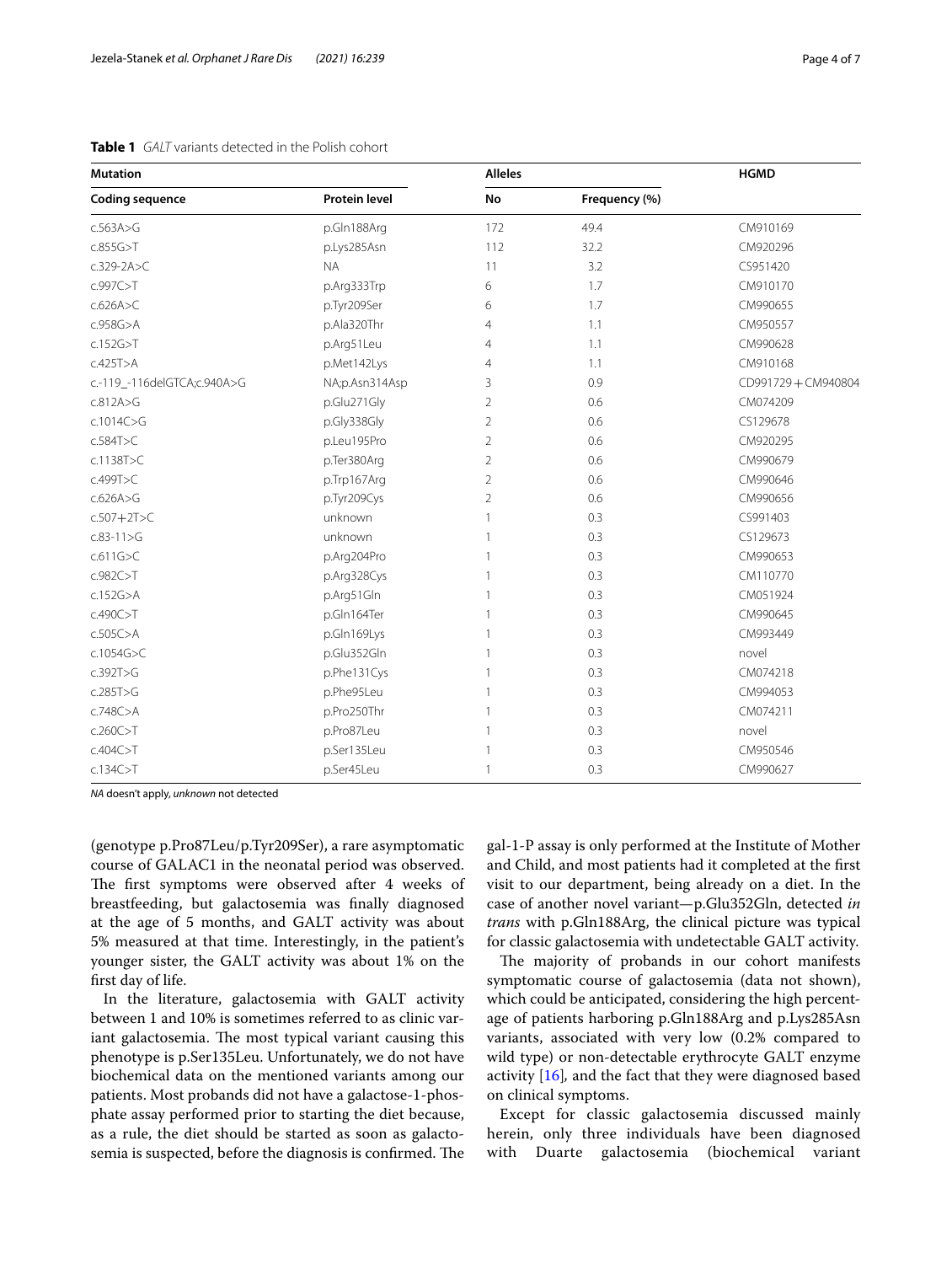# <span id="page-4-0"></span>**Table 2** *GALT* genotypes in the Polish cohort

| Genotype           |                 |               |                              |                 | <b>Families</b> |                |                          | <b>Patients</b> |                |
|--------------------|-----------------|---------------|------------------------------|-----------------|-----------------|----------------|--------------------------|-----------------|----------------|
| ALLEL <sub>1</sub> |                 |               | ALLEL <sub>2</sub>           |                 |                 | n              | $\%$                     | n               | $\%$           |
| cDNA name          | Amino acid name | <b>Effect</b> | cDNA name                    | Amino acid name | <b>Effect</b>   |                |                          |                 |                |
| c.563A > G         | p.Gln188Arg     | m             | c.563A>G                     | p.Gln188Arg     | m               | 53*            | 30                       | 60              | 31             |
| c.563A > G         | p.Gln188Arg     | m             | c.855G > T                   | p.Lys285Asn     | m               | 39             | 22                       | 41              | 21             |
| c.855G > T         | p.Lys285Asn     | m             | c.855G > T                   | p.Lys285Asn     | m               | $26*$          | 15                       | 29              | 15             |
| c.563A > G         | p.Gln188Arg     | m             | c.997C > T                   | p.Arg333Trp     | m               | 3              | $\overline{2}$           | $\overline{4}$  | $\overline{2}$ |
| c.855G > T         | p.Lys285Asn     | m             | $c.958G$ >A                  | p.Ala320Thr     | m               | 3              | $\overline{2}$           | 3               | $\overline{2}$ |
| c.855G > T         | p.Lys285Asn     | m             | c.997C > T                   | p.Arg333Trp     | m               | 3              | $\overline{2}$           | 3               | $\overline{2}$ |
| c.152G > T         | p.Arg51Leu      | m             | c.563A > G                   | p.Gln188Arg     | m               | 3              | $\overline{2}$           | $\overline{4}$  | $\overline{2}$ |
| c.626A>G           | p.Tyr209Cys     | m             | c.563A > G                   | p.Gln188Arg     | m               | $\overline{2}$ | $\mathbf{1}$             | 3               | $\overline{2}$ |
| c.855G > T         | p.Lys285Asn     | m             | c.1138T > C                  | p.Ter380Arg     | STOP codon loss | $\overline{2}$ | $\mathbf{1}$             | 3               | $\overline{2}$ |
| c.855G > T         | p.Lys285Asn     | m             | $c.83 - 11T > G$             |                 | spl             | $\mathbf{1}$   | 1                        | $\overline{2}$  | 1              |
| c.563A > G         | p.Gln188Arg     | m             | c.-119_-116delGTCA; c.940A>G | NA;p.Asn314Asp  | spl             | $\overline{2}$ | $\mathbf{1}$             | 2               | 1              |
| $c.329-2A>C$       | nd              | spl           | c.563A > G                   | p.Gln188Arg     | m               | $\mathbf{1}$   | 1                        | $\overline{2}$  | 1              |
| c.563A > G         | p.Gln188Arg     | m             | c.1014 $C > G$               | p.Gly338Gly     | spl             | $\overline{2}$ | 1                        | 2               | 1              |
| $c.329-2A>C$       | nd              | spl           | c.855G > T                   | p.Lys285Asn     | m               | $\overline{2}$ | 1                        | 2               | 1              |
| c.425T>A           | p.Met142Lys     | m             | c.855G > T                   | p.Lys285Asn     | m               | $\overline{2}$ | 1                        | $\overline{2}$  | 1              |
| c.563A>G           | p.Gln188Arg     | m             | $c.425T$ >A                  | p.Met142Lys     | m               | $\mathbf{1}$   | 1                        | 2               | 1              |
| c.260C > T         | p.Pro87Leu      | m             | c.626A > C                   | p.Tyr209Ser     | m               | $\mathbf{1}$   | 1                        | $\overline{2}$  | 1              |
| c.563A > G         | p.Gln188Arg     | m             | $c.329-2A>C$                 | <b>NA</b>       | spl             | 1              | 1                        | 1               | 1              |
| c.855G > T         | p.Lys285Asn     | m             | $c.329-2A>C$                 | ΝA              | spl             | $\overline{2}$ | $\mathbf{1}$             | $\overline{2}$  | 1              |
| c.855G > T         | p.Lys285Asn     | m             | c.-119_-116delGTCA;          |                 |                 |                |                          |                 |                |
| c.940A > G         | NA;p.Asn314Asp  | spl           | $\mathbf{1}$                 | 1%              | 1               | 1%             |                          |                 |                |
| c.392T>G           | p.Phe131Cys     | m             | c.958G>A                     | p.Ala320Thr     | m               | 1              | 1                        | 1               | 1              |
| c.563A > G         | p.Gln188Arg     | m             | c.611G > C                   | p.Arg204Pro     | m               | 1              | $\mathbf{1}$             | 1               | 1              |
| $c.329-2A>C$       | ΝA              | spl           | c.982C > T                   | p.Arg328Cys     | m               | $\mathbf{1}$   | $\mathbf{1}$             | $\mathbf{1}$    | 1              |
| $c.329-2A > C$     | ΝA              | spl           | $c.329-2A>C$                 | <b>NA</b>       | spl             | $\mathbf{1}$   | $\mathbf{1}$             | 1               | 1              |
| c.563A > G         | p.Gln188Arg     | m             | c.152G > A                   | p.Arg51Gln      | m               | $\mathbf{1}$   | $\mathbf{1}$             | $\mathbf{1}$    | 1              |
| c.563A > G         | p.Gln188Arg     | m             | c.152G > T                   | p.Arg51Leu      | m               | $\mathbf{1}$   | $\mathbf{1}$             | $\mathbf{1}$    | 1              |
| c.563A > G         | p.Gln188Arg     | m             | c.490C > T                   | p.Gln164Ter     | PTC             | $\mathbf{1}$   | $\mathbf{1}$             | $\mathbf{1}$    | 1              |
| $c.329-2A>C$       | ΝA              | m             | $c.505C$ >A                  | p.Gln169Lys     | m               | 1              | $\mathbf{1}$             | 1               | 1              |
| c.563A > G         | p.Gln188Arg     | m             | unknown                      | unknown         |                 | $\mathbf{1}$   | $\overline{1}$           | $\mathbf{1}$    | 1              |
| c.134C > T         | p.Ser45Leu      | m             | c.563A>G                     | p.Gln188Arg     | m               | $\mathbf{1}$   | $\mathbf{1}$             | 1               | $\mathbf{1}$   |
| c.404C > T         | p.Ser135Leu     | m             | c.563A>G                     | p.Gln188Arg     | m               | $\mathbf{1}$   | $\mathbf{1}$             | 1               | $\mathbf{1}$   |
| c.499T>C           | p.Trp167Arg     | m             | c.563A>G                     | p.Gln188Arg     | m               | $\mathbf{1}$   | $\mathbf{1}$             | 1               | 1              |
| $c.507 + 2T > C$   | NA.             | m             | c.563A>G                     | p.Gln188Arg     | m               | 1              | 1                        |                 |                |
| c.152G > T         | p.Arg51Leu      | ${\sf m}$     | c.563A > G                   | p.Gln188Arg     | ${\sf m}$       | 1              | 1                        | 1               | 1              |
| c.563A > G         | p.Gln188Arg     | ${\sf m}$     | c.812A > G                   | p.Glu271Gly     | ${\sf m}$       | 1              | 1                        |                 | 1.             |
| c.563A > G         | p.Gln188Arg     | m             | 1054G>C                      | p.Glu352Gln     | ${\sf m}$       | $\mathbf{1}$   | $\mathbf{1}$             | 1               | 1.             |
| $c.425T$ >A        | p.Met142Lys     | m             | c.584T > C                   | p.Leu195Pro     | m               | 1              | $\mathbf{1}$             | 1               | 1              |
| c.285T>G           | p.Phe95Leu      | m             | c.855G > T                   | p.Lys285Asn     | m               | $\mathbf{1}$   | $\mathbf{1}$             | 1               | 1              |
| c.626A > C         | p.Tyr209Ser     |               | unknown                      | unknown         |                 | $\mathbf{1}$   | $\mathbf{1}$             | 1               | 1              |
| c.626A > C         | p.Tyr209Ser     | m             | c.855G > T                   | p.Lys285Asn     |                 | $\mathbf{1}$   | $\mathbf{1}$             | 1               | 1              |
| c.812A > G         | p.Glu271Gly     | m             | c.855G > T                   | p.Lys285Asn     | ${\sf m}$       |                |                          | 1               |                |
|                    |                 | m             |                              |                 | ${\sf m}$       | $\mathbf{1}$   | $\mathbf{1}$             |                 | 1              |
| c.584T > C         | p.Leu195Pro     | m             | c.855G > T                   | p.Lys285Asn     | ${\sf m}$       | $\mathbf{1}$   | $\mathbf{1}$             | 1               | 1              |
| c.626A > C         | p.Tyr209Ser     | m             | c.855G > T                   | p.Lys285Asn     | ${\sf m}$       | $\mathbf{1}$   | $\mathbf{1}$             | $\mathbf{1}$    | 1              |
| $c.329-2A>C$       | <b>NA</b>       | spl           | c.748 $C$ >A                 | p.Pro250Thr     | ${\sf m}$       | $\mathbf{1}$   | $\overline{\phantom{a}}$ | $\mathbf{1}$    | 1              |
| c.563A > G         | p.Gln188Arg     | m             | c.499T>C                     | p.Trp167Arg     | ${\sf m}$       | $\mathbf{1}$   | $\mathbf{1}$             | $\mathbf{1}$    | $\mathbf{1}$   |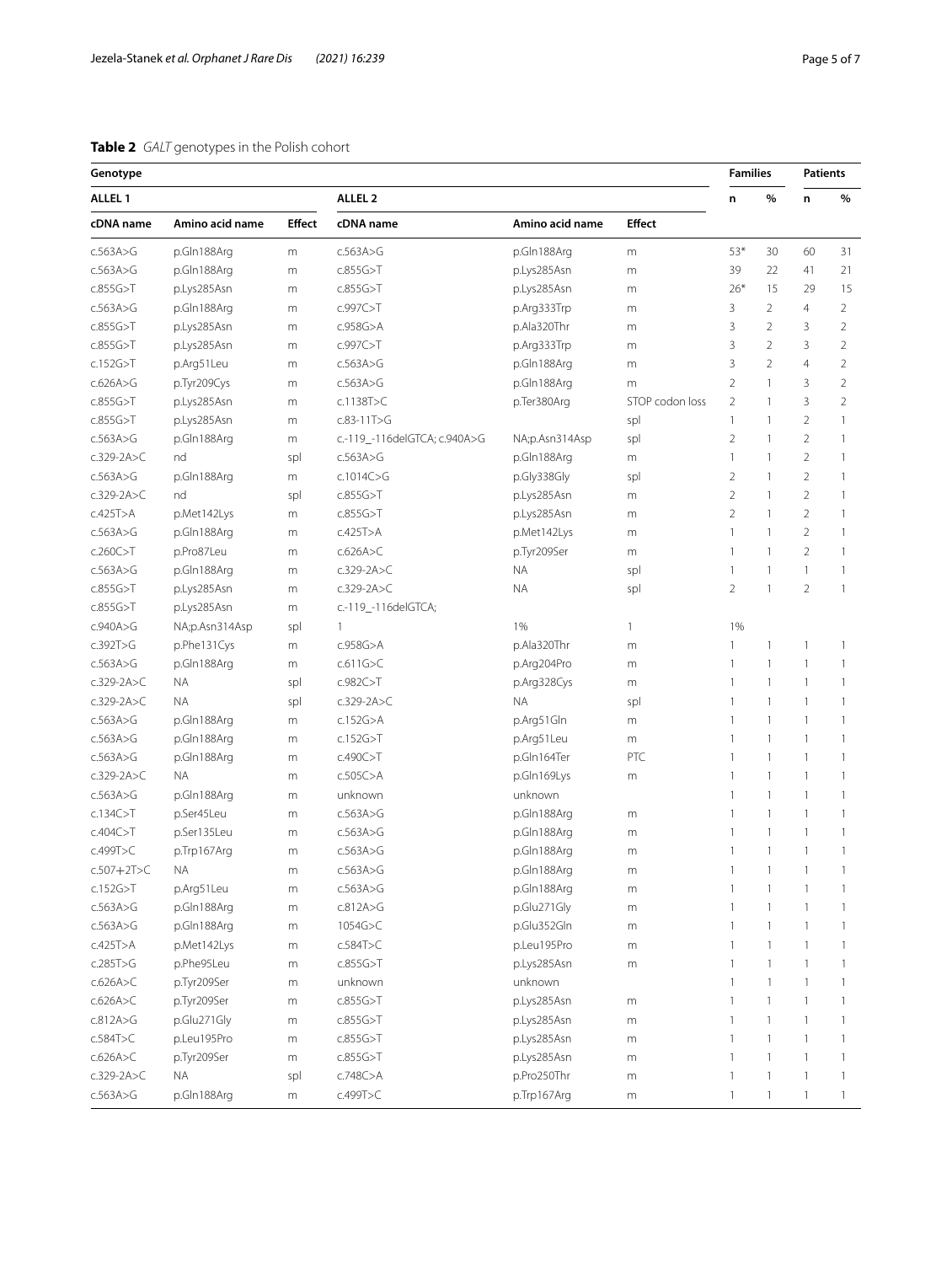## **Table 2** (continued)

*NA* doesn't apply, *unknown* not detected, *m* missense, *spl* splicing, *PTC* premature termination codon

\* Study limitation: the analytical method used does not exclude the possibility of the presence of a large deletion within the *GALT* gene in one allele in the case of homozygous patients

galactosemia), resulting from a heterozygous c.[-119\_- 116delGTCA;c.940A>G] variant commonly referred to as Duarte 2 (D2 *GALT* variant), *in trans* with the pathogenic variant. Because the Duarte 2 allele's allelic frequency is 6.5% in the European non-Finnish general population (according to the GnomAD database, [https://gnomad.broadinstitute.org\)](https://gnomad.broadinstitute.org), we conclude that this variant is highly underrepresented in our cohort. Consequently, since galactosemia is not among the diseases diagnosed through the national program of newborn screening in Poland, the vast majority of patients in this study were apparently all identifed based on symptoms, not by population screening. We assume that some mild cases are not recognized at all what means there is ascertainment bias in the cohort, as infants who did not exhibit symptoms leading to diagnosis would have been missed. This may explain the under-representation of infants with Duarte galactosemia and may have also biased against fnding some hypomorphic alleles that might not have caused acute neonatal disease. Interestingly, the Argentinian study published last year enabled the identifcation of Duartelike variant p.Glu230Lys in 4% of alleles of galactosemia patients, identifed by clinical symptoms or by positive NBS  $[17]$  $[17]$ . This clearly shows that the molecular spectrum of *GALT* gene variants is not yet fully discovered.

## **Summary**

To the best of our knowledge, the described cohort of 195 patients with galactosemia is the largest singlecenter cohort presented so far. Our results support the previous observations that the p.Lys285Asn variant originates from Central Europe. However, over 18% of *GALT* alleles are sporadic variants, including two novel ones, p.Pro87Leu and p.Glu352Gln. Our results broaden the knowledge on the molecular pathology and epidemiology of GALT defciency.

#### **Abbreviation**

GALT: Galactose-1-phosphate uridylyltransferase.

## **Supplementary Information**

The online version contains supplementary material available at [https://doi.](https://doi.org/10.1186/s13023-021-01869-3) [org/10.1186/s13023-021-01869-3](https://doi.org/10.1186/s13023-021-01869-3).

<span id="page-5-0"></span>**Additional fle 1. Table S1**: Primers used in diagnostic procedure

#### **Acknowledgements**

We like to thank Dr Barbara Radomyska for her input in diagnosing and assessing Polish patients with galactosemia and the Department of Medical Genetics staff for their excellent technical support.

#### **Authors' contributions**

AJS concept of the manuscript and writing; AB clinical data analyses and manuscript writing; KWT, AR molecular analyses and manuscript writing; JB manuscript evaluation: JSC clinical supervision and final manuscript evaluation. All authors read and approved the fnal manuscript.

#### **Funding** Not applicable.

## **Availability of data and materials**

The datasets used and/or analyzed during the current study are available from the corresponding author on reasonable request.

#### **Declarations**

#### **Ethics approval and consent to participate**

Genetic testing was performed as a standard diagnostic procedure after obtaining the consent of the patients' legal guardians.

#### **Consent for publication**

Not applicable.

#### **Competing interests**

The authors declare that they have no competing interests.

#### **Author details**

<sup>1</sup> Department of Genetics and Clinical Immunology, National Institute of Tuberculosis and Lung Diseases, Warsaw, Poland. <sup>2</sup> Department of Inborn Errors of Metabolism and Paediatrics, Institute of Mother and Child, Warsaw, Poland.<sup>3</sup> Department of Medical Genetics, Institute of Mother and Child, Warsaw, Poland.

Received: 20 March 2021 Accepted: 14 May 2021 Published online: 24 May 2021